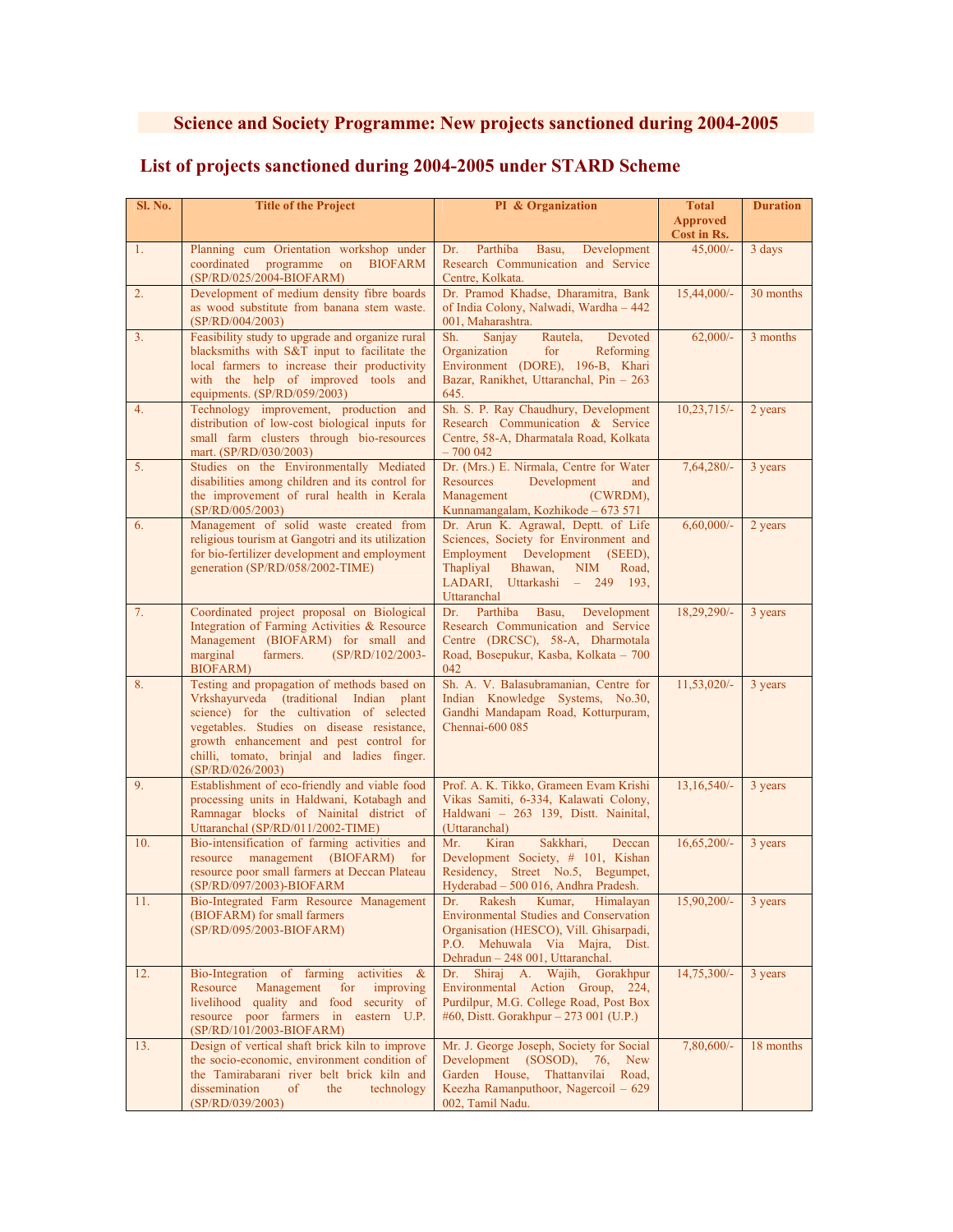| 14. | Bio-Integrated Farming Systems (BIOFARM)<br>for resource poor small and medium farms in<br>the coastal agro eco-system of Pondicherry<br>(SP/RD/099/2003-BIOFARM)                                                    | Smitha Mathew, Pondicherry<br>Ms.<br>Science Forum, 46 Vinayagar, Koil II<br>Street, P.R. Gardens, Reddiarpalayam,<br>Pondicherry $-605010$ .                                 | 18,63,200/-   | 3 years |
|-----|----------------------------------------------------------------------------------------------------------------------------------------------------------------------------------------------------------------------|-------------------------------------------------------------------------------------------------------------------------------------------------------------------------------|---------------|---------|
| 15. | BIOFARM, Guna,<br>Madhya<br>Pradesh<br>(SP/RD/098/2003-BIOFARM)                                                                                                                                                      | Dr. A. B. Pande, BAIF Development<br>Research Foundation, "SURBHI", E-<br>7/65, Lala Lajpat Rai, Society, Arera<br>Colony, Bhopal – 462 013, (M.P.)                           | 17,79,700/-   | 3 years |
| 16. | Design optimization, fabrication and testing of<br>energy efficient tools for power tillers<br>(SP/RD/056/2003)                                                                                                      | Sh. S. Muruganandam, Shanmuga Arts,<br>Science, Technology and Research<br>Thirumalaisamudram,<br>Academy,<br>Thanjavur - 613 402, Tamil Nadu.                                | 8,80,660/-    | 3 years |
| 17. | BIO INTEGRATED FARMING SYSTEM<br>(BIOFARM) for resource poor small and<br>medium farmers in two regions of West<br>Bengal (SP/RD/096/2003-BIOFARM)                                                                   | Chattopadhyay,<br>Dr.<br>Jay<br>Prakas<br>Development Research Communication<br>and Service Centre (DRCSC), 58-A,<br>Dharmotala Road, Bosepukur, Kasba,<br>Kolkata – 700 042. | $16,29,050/-$ | 3 years |
| 18. | Bio-Farms for livelihood development of<br>resource poor farmers (SP/RD/093/2003-<br><b>BIOFARM</b> )                                                                                                                | Ms. B. Vijylakshmi, AME Foundation,<br>No. 1583, 17th Main, 2nd Phase, J. P.<br>Nagar, Bangalore-560 078, Karnataka.                                                          | 14,53,700/-   | 3 years |
| 19. | Development of an eco-friendly dyeing<br>using<br>natural<br>process<br>mordants<br>(SP/RD/049/2003)                                                                                                                 | Dr. Amita Malik, Shriram Institute for<br>Industrial Research, 19, University Road,<br>Delhi - 110 007.                                                                       | $6,91,537/-$  | 2 years |
| 20. | Bio-integration of farming activities and<br>resource management (BIOFARM) for small<br>and marginal farmers in semi-arid region of<br>Central Vidarbha<br>(SP/RD/088/2003-BIOFARM)                                  | Dr. Tarak Kate, Dharamitra, Bank of<br>India Colony, Nalwadi, Wardha - 442<br>001, Maharashtra.                                                                               | $18,62,180/-$ | 3 years |
| 21. | All India Coordinated research project on Bio-<br>Resource<br>integrated<br>Management<br>(BIOFARM) for poor small/medium farms<br>(SP/RD/091/2003-BIOFARM)                                                          | Shri Gyanendra K. Dwivedi, Vigyan<br>Shiksha Kendra, Tindwari (Banda) Pin -<br>210 128, U.P.                                                                                  | 17,07,000/-   | 3 years |
| 22. | Bio-Integration of Farming Activity<br>and<br>Resource Management (BIOFARM)<br>(SP/RD/094/2003-BIOFARM)                                                                                                              | Sh. Tapas Kumar Paik, Shramajivi<br>Unnayan, Holding No. 65, Road No. 5,<br>Anand Vihar Colony, P.O. MGM<br>College, Dimna, Jamshedpur - 18.                                  | $16,92,200/-$ | 3 years |
| 23. | Bio-Integration of Farming Activities &<br>Resource Management for Arid Western Plain<br>Zone (SP/RD/100/2003-BIOFARM)                                                                                               | Sh. P.D. Kumawat, Society to Uplift<br>Rural Economy (SURE), Post Box<br>No.29, Gurudwara Road, Barmer<br>(Rajasthan).                                                        | $17,03,000/-$ | 3 years |
| 24. | Bio-integration of Farm Activities and<br>Resource Management (BIOFARM) for small<br>and marginal farmers in different agro-climatic<br>regions<br>of<br>India.<br>(SP/RD/004/2004-<br><b>BIOFARM</b> )              | Dr. P. Kamalasanan Pillai, Vivekananda<br>Rock Memorial and Vivekananda<br>Kendra - NARDEP, Vivekanandapuram,<br>Kanyakumari - 629 702                                        | $16,43,130/-$ | 3 years |
| 25. | Bio-integration of farming activity and<br>resource management with small and marginal<br>farmers in semi arid regions of Magadi Taluk,<br>Bangalore<br>Rural<br>District,<br>Karnataka.<br>(SP/RD/089/2003-BIOFARM) | Sh. C. Ashok Kumar, Institute for<br>Cultural Research & Action, No.22, P.B.<br>No.7551, Michael Palya, NTS Post,<br>Bangalore - 560 075, Karnataka                           | $16,06,200/-$ | 3 years |
| 26. | Environmentally safe use of arsenic and<br>fluoride bearing sludge (SP/RD/011/2004)                                                                                                                                  | Sh. Sudhakar M. Rao, Department of<br>Civil Engineering, Indian Institute of<br>Science, Bangalore - 560 012.                                                                 | $10,25,183/-$ | 3 years |
| 27. | AICP on Bio-Integration of Farming Activities<br>and Resource Management (BIOFARM)<br>(SP/RD/090/2003-BIOFARM)                                                                                                       | Sh. G. Viswanathan, Mitraniketan, P. O.<br>Vellanad, Trivandrum - 695 543.                                                                                                    | 17,10,350/-   | 3 years |
| 28. | Whole systems approach to water, nutrition<br>and livelihood security for tribal households in<br>Eco-stressed Central India. (SP/RD/005/2004-<br>BIOFARM)                                                           | Dr. Debashis Banerji, Samaj Pragati<br>Sahyog, Bagli, District Dewas, Pin - 455<br>227, Madhya Pradesh.                                                                       | $16,63,000/-$ | 3 years |
| 29. | Finalization of a briquetting<br>technology<br>package-emphasizing<br>the<br>large-scale<br>utilization of invasive biomass for energy<br>needs of rural households. (SP/RD/053/2003)                                | Maity,<br>Development<br>Dr.<br>Soumen<br>Alternatives, 111/9-Z, Kishan Garh,<br>Vasant Kunj, New Delhi-110070                                                                | 11,25,594/-   | 2 years |
| 30. | Waste paper recycling technology for schools<br>and communities development of a safe and<br>reliable system. (SP/RD/017/2004)                                                                                       | Shrashtant Patara,<br>Technology<br>Sh.<br><b>Systems</b><br>Branch,<br>Development<br>Alternatives, 111/9-Z, Kishan Garh,<br>Vasant Kunj, New Delhi - 110 070                | 7,45,300/-    | 2 years |